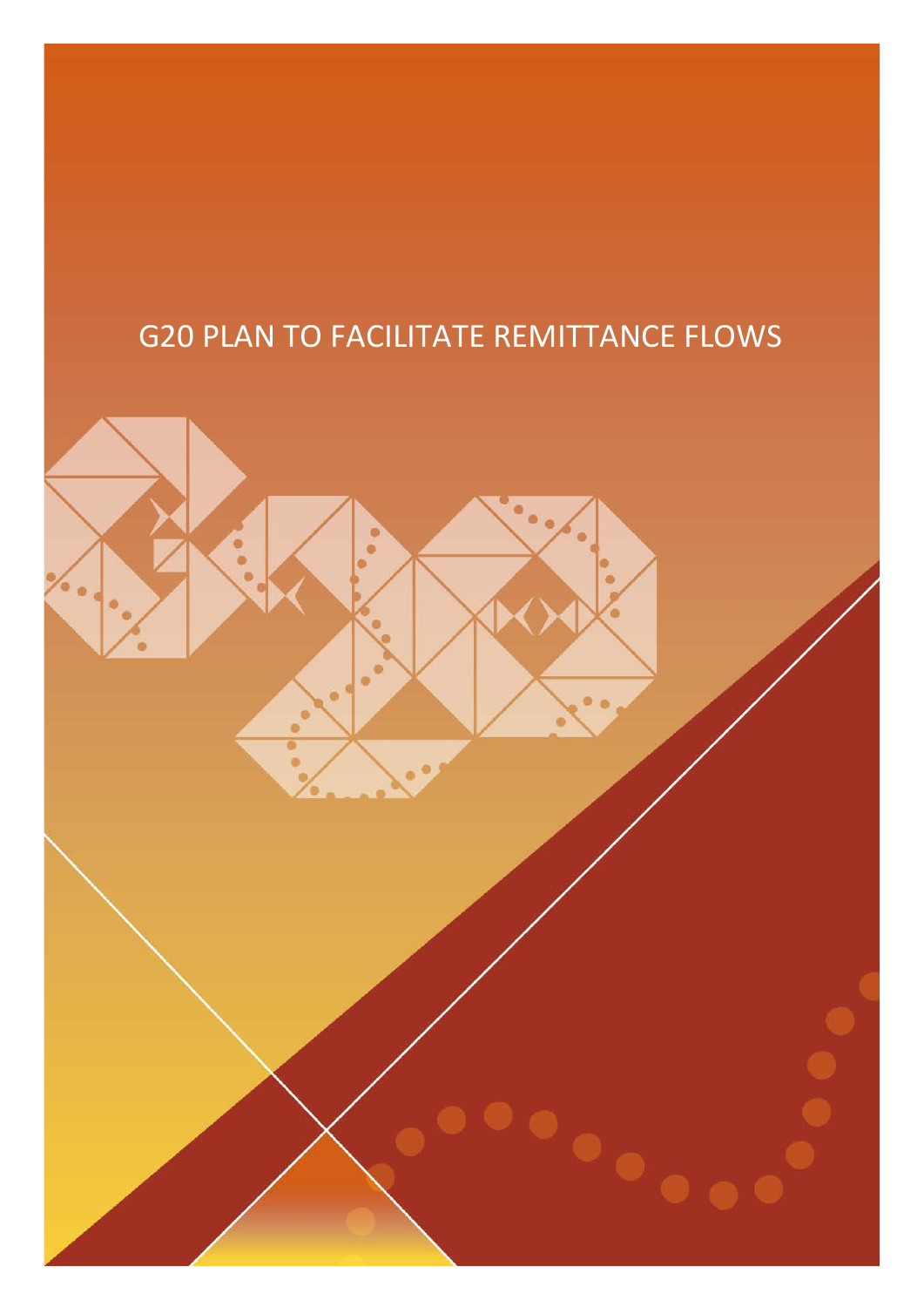## G20 plan to facilitate remittance flows

#### INTRODUCTION

The Group of Twenty (G20) recognises the value of remittance flows in helping to drive strong, sustainable and balanced growth. Remittances represent a major source of income for millions of families and businesses globally, and are an important avenue to greater financial inclusion. For the poorest and most vulnerable, access to remittance flows provides a sustainable path out of poverty, as more than half the world's adult population have limited access to finance. In 2014, remittances to developing countries are expected to reach \$436 billion, far exceeding Official Development Assistance. Remittances to and from G20 countries account for almost 80 per cent of global remittance flows.

### G20 APPROACH TO FACILITATING REMITTANCE FLOWS AND ENHANCING FINANCIAL **INCLUSION**

1. Recommit to work to reduce the global average cost of transferring remittances to five per cent

In 2011, G20 leaders agreed to work to reduce the global average cost of transferring remittances from ten to five per cent by 2014. Since then, collaboration between and concerted efforts by G20 members, operators and recipients, has resulted in a decrease in the G20 average cost to 7.98 per cent, its lowest level yet. Given progress to date, the **G20 recommits to the five per cent target** to maintain momentum and to translate G20 ambition into practical development outcomes. The G20 recognises that:

- reducing the costs of remittances and increasing their development impact is a long-term goal;
- costs are influenced by market settings in both sending and receiving countries; and  $\blacktriangleright$
- $\blacktriangleright$ a global goal plays a useful role in encouraging action.
- 2. Supporting country-led actions to address the cost, and improve the availability of remittance services, particularly for poor people

The G20 will also take collective country-led action. In response to the G20 Call to Action on Remittances, members have committed to implement a domestic or international action to help reduce the cost of transferring remittances. The range of actions to which countries have committed go beyond addressing the cost of transferring remittances to initiatives such as innovative payment systems and improving financial literacy for migrants. These actions highlight the G20's readiness to address emerging issues that could impede remittance flows and financial inclusion. A summary of these actions and initiatives is contained in the Call to Action on Remittances (Annex 1). On the basis of the analysis carried out in accordance with Annex 2, countries should also take steps to develop plans for potential actions, as appropriate, for reducing remittance transfer costs. A list of possible policy levers is provided in Annex 2.

#### 3. Using remittance flows to drive financial inclusion and development

Developing inclusive financial systems is an important component of economic and social development. Connecting households that receive remittances with an integrated financial system including banks, insurance companies or financial services is of value as: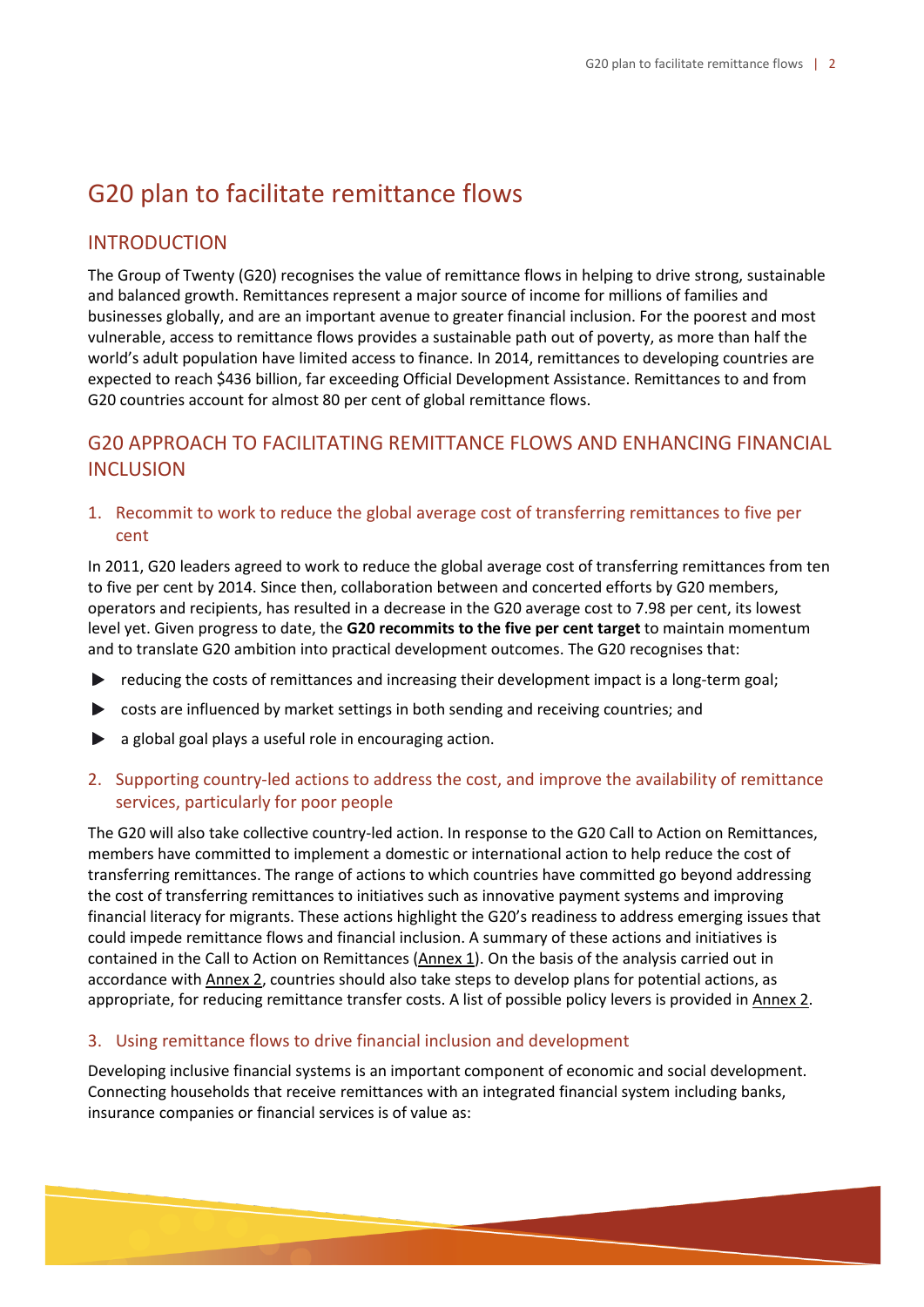- consumers are introduced into the formal financial system, increasing demand for financial products, which in turn helps to develop receiving countries' financial sectors — a step that is essential for attracting investment and financing entrepreneurship;
- remittances can increase the stock of human capital, which in turn improves the productivity of workforces through contributing to investments in education, food security, entrepreneurship and health;
- **P** remittances can support women's economic empowerment, as an estimated two-thirds of recipients globally are women, creating opportunities for women to accumulate financial capital to start their own businesses; and
- $\blacktriangleright$  remittances having greater geographic dispersion than other private capital flows, can stimulate development in areas that are lagging in economic development.

#### IMPLEMENTING WORK ON REMITTANCES

The G20 Global Partnership for Financial Inclusion (GPFI) – as the implementing body for financial inclusion in the G20 – has updated the G20 *Financial Inclusion Action Plan* (FIAP) in 2014. The FIAP will accelerate the provision and uptake of financial services and facilitate remittance flows through:

- advancing the provision and utilisation of payment instruments and systems;
- leveraging technology and innovative business models to develop efficient payment systems;
- evaluating policy options or recommendations to reduce the cost of sending remittances; and
- **EXEC** increasing the accessibility to, and transparency of, remittance transfers.

The FIAP will also raise awareness of, and identify causes and solutions as appropriate, related to the closure of money transfer operator accounts, including publishing relevant data and arranging meetings of key stakeholders. This work will include a data collection exercise on the closure of money transfer operators' bank accounts to be conducted by the World Bank as a GPFI implementing partner.

The G20 Development Working Group (DWG) will continue to build political momentum for collective and individual country-led actions. The DWG will draw on the GPFI's technical work to support progress against the five per cent target, and will support efforts to create a sound analytical basis and evidence base to inform future country-led actions. In particular, the DWG will work with the GPFI to identify how remittance flows can drive financial inclusion outcomes in low income countries. Progress in these areas, including on the Call to Action and country plans for reducing remittance transfer costs, will be monitored through the DWG's and GPFI's progress reporting cycles.

The DWG will continue to share approaches on financial inclusion and remittances to build a body of knowledge on potential actions G20 members could take. In addition to working within the G20 to progress outcomes related to remittance flows, the G20 will continue to actively engage with the private sector, global standard setting bodies, international organisations and civil society.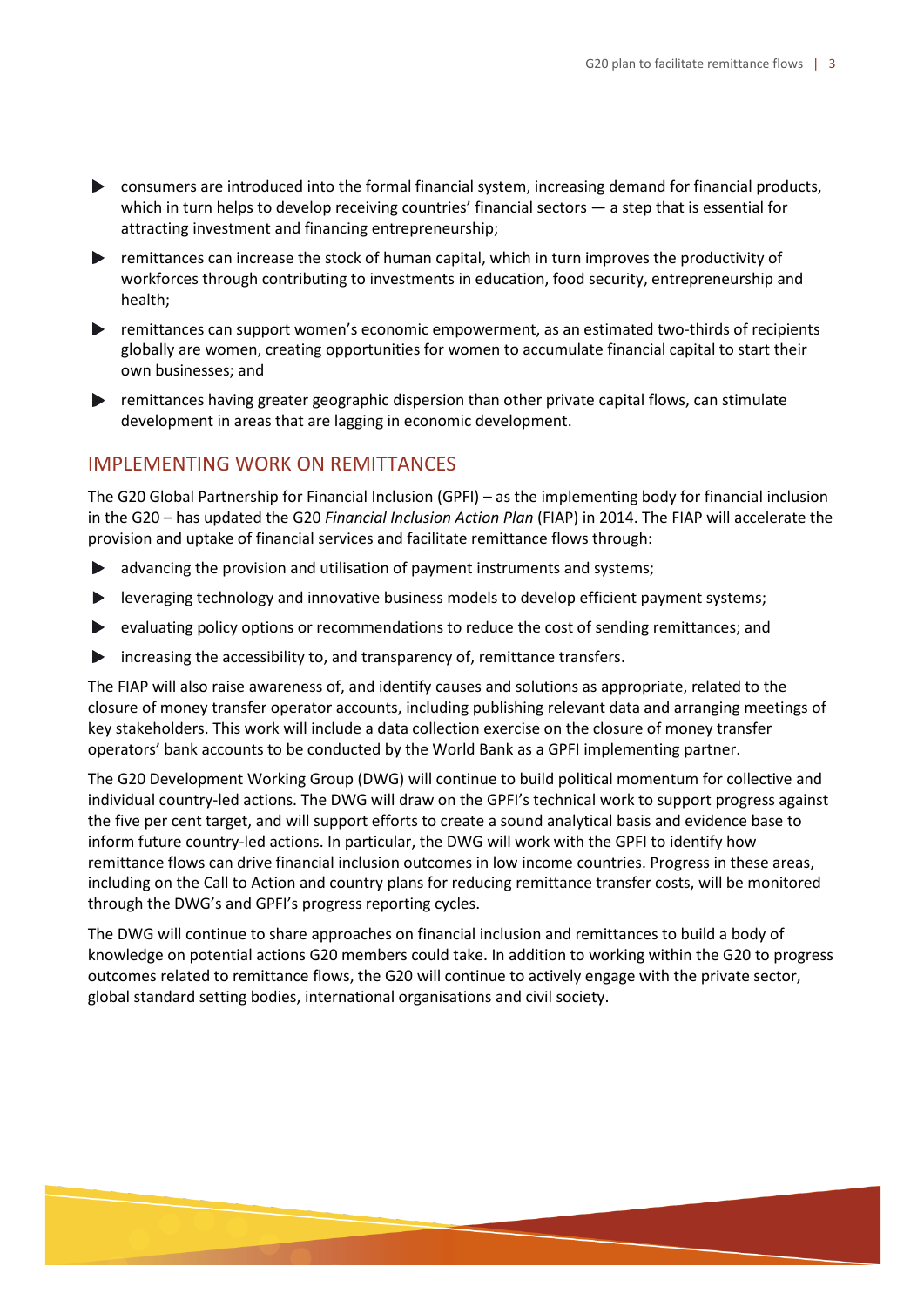# Annex 1: Summary of G20 commitments on the Call to Action on Remittances

## G20 MEMBERS

| <b>Country</b>           | Action(s)                                                                                                                                                                                                                                                                                                                                                                                                                                                                                                                                                                                                                                                                                                                                                                                                                                                                                  |
|--------------------------|--------------------------------------------------------------------------------------------------------------------------------------------------------------------------------------------------------------------------------------------------------------------------------------------------------------------------------------------------------------------------------------------------------------------------------------------------------------------------------------------------------------------------------------------------------------------------------------------------------------------------------------------------------------------------------------------------------------------------------------------------------------------------------------------------------------------------------------------------------------------------------------------|
| <b>Australia</b>         | Australia is engaging with commercial banks and industry associations to support low-cost<br>remittances transfers in its region. Australia is also leveraging its aid initiatives and a seasonal<br>workers program to better prepare workers from the Pacific to invest remittance savings upon<br>return to their home countries. Australia continues to support transparency initiatives, such as<br>remittance price comparison websites. Additionally, Australia is engaging with global standard<br>setting bodies, and its domestic authorities, to review the impact of Australia's anti-money<br>laundering and counter-terrorism legislation on remittance transfers.                                                                                                                                                                                                           |
| Argentina                | Argentina has adopted a series of measures that benefit Argentine citizens and migrant workers<br>with at least one year residence in its territory. They include the creation of the universal free<br>savings account, the promotion of the establishment of financial entities' offices in small villages, an<br>economic and financial education program and an Advisory Centre for Financial Services Users.<br>These actions will be monitored during the period encompassed by the 2014 Financial Inclusion<br>Action Plan. Given new financial policy measures that have recently been implemented, the<br>Government is monitoring their impact with a view to evaluating the need to continue with their<br>implementation, modify them or incorporate new actions, as appropriate, with a view to<br>contributing in the long term to the reduction of the cost of remittances. |
| <b>Brazil</b>            | The improvement of foreign exchange regulation aiming at the increase of transparency and<br>reduction of costs is a priority for the Central Bank of Brazil (BCB). The BCB is constantly monitoring<br>the foreign exchange market and undertaking studies with the objective of fine-tuning regulation so<br>as to simplify foreign exchange procedures and lower their costs. One important recent innovation<br>in this area was the issuance of the National Monetary Council's Resolution 4,198, dated March<br>2013, that requires financial institutions to inform the Total Effective Value prior to entering foreign<br>exchange contracts in all transactions with clients that total up to US\$100 thousand. This measure<br>resulted in a reduction of the costs of remittances in Brazil to below the G20 average.                                                           |
| Canada                   | Canada has commissioned a third party study to assess its remittance market and to explore the<br>potential use of innovative results-based financing mechanisms in order to lower the cost of<br>remittance flows to developing countries. The results of this study, including actionable mechanism<br>proposals for selected corridors, are expected to be delivered before the end of 2014, and will be<br>shared with international partners in a transparent fashion. Canada is also considering other<br>potential measures to ensure that its citizens have access to safe, efficient and transparent<br>remittance services.                                                                                                                                                                                                                                                      |
| China                    | The People's Bank of China is exploring options to support innovation in payment processes through<br>the use of technology and is supporting financial inclusion mechanisms and financial education<br>programs for migrants.                                                                                                                                                                                                                                                                                                                                                                                                                                                                                                                                                                                                                                                             |
| European<br><b>Union</b> | The EU is reviewing its Payment Services Directive "PSD" which sets out the legislative framework<br>for electronic payments in Europe. The proposed Directive (PSD2) will enhance security of electronic<br>payments in general including remittances transfers and improve their cost transparency. The PSD2                                                                                                                                                                                                                                                                                                                                                                                                                                                                                                                                                                             |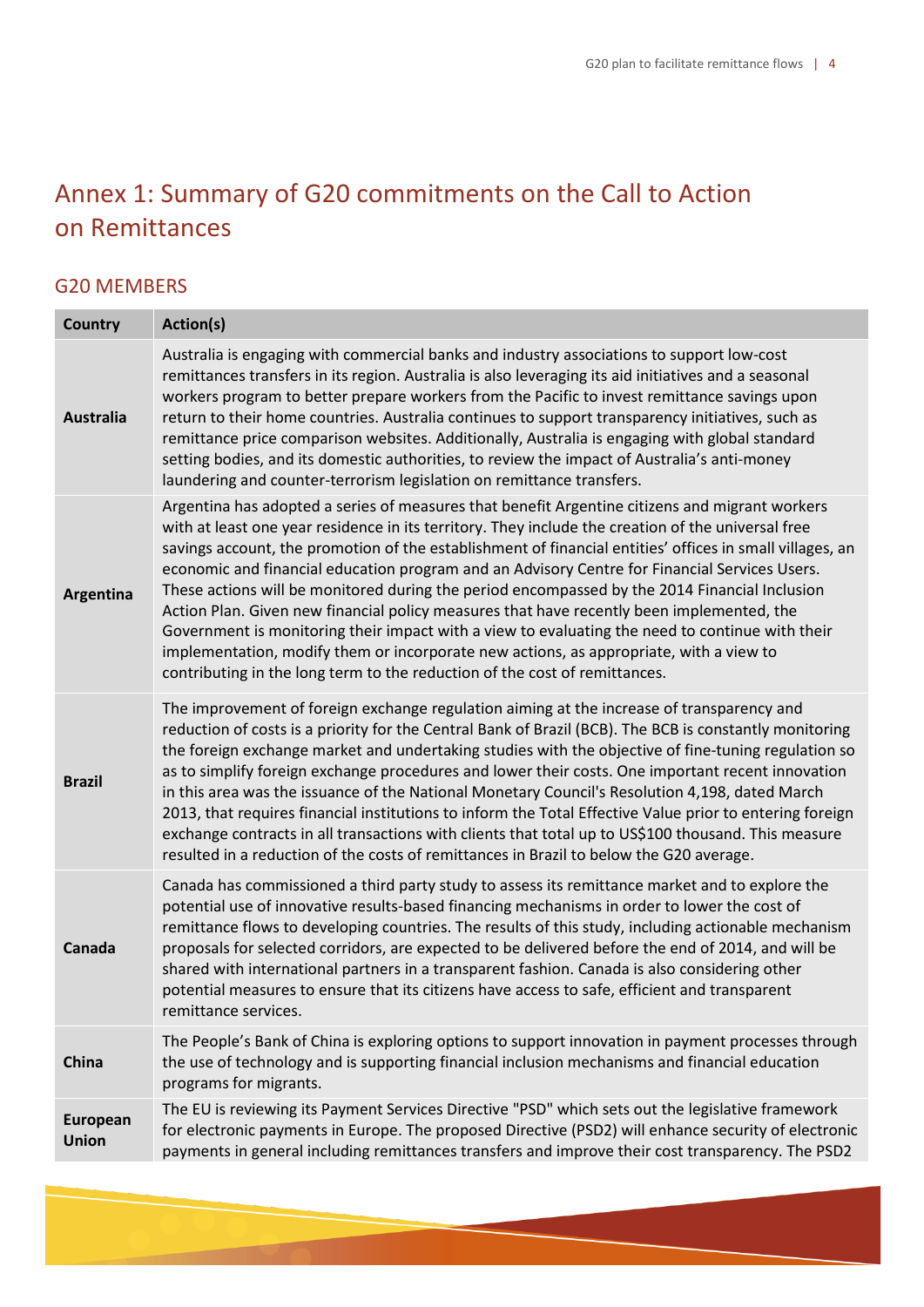|               | service providers is located in the EU and further extension of other provisions is being explored.<br>Payment service providers would then be obliged to provide more information on their terms and<br>costs of payments. Enhanced cost transparency, innovation, security and competition can lead to<br>lower transfer costs. The PSD2 will probably be adopted towards the end of 2014.                                                                                                                                                                                                                                                                                                                                                |
|---------------|---------------------------------------------------------------------------------------------------------------------------------------------------------------------------------------------------------------------------------------------------------------------------------------------------------------------------------------------------------------------------------------------------------------------------------------------------------------------------------------------------------------------------------------------------------------------------------------------------------------------------------------------------------------------------------------------------------------------------------------------|
|               | Through the promotion of innovative investment, transfer and financially inclusive mechanisms, EU-<br>funded actions have successfully contributed to fill the main gaps affecting the link between<br>remittances and development. Along the same line, the past experiences suggest that there is<br>demand from migrants' organisations, individuals, and local MFIs for more structured synergies<br>between third country governments and diaspora organisations aiming at identifying new forms and<br>areas of collaboration.                                                                                                                                                                                                        |
|               | While remittance-receiving countries are now starting to integrate remittances into their national<br>development strategies, and while the remittance market is changing at rapid pace, there is a<br>tremendous opportunity to leverage the results of existing activities, in particular in rural areas<br>where the potential for development is huge.                                                                                                                                                                                                                                                                                                                                                                                  |
| <b>France</b> | France has commissioned a study to increase its knowledge and monitoring of remittances. France<br>supports the multi-donor trust fund "Migration and Development" of the African Development Bank<br>and supports transparency and competition initiatives through price comparison websites. France is<br>associated with the World Bank project "Greenback 2.0 Montreuil" which analyses migrant<br>behaviour in relation to remittances. The results of the project will be available by the end of 2014<br>which will form the basis of an action plan targeting migrants and service providers in France.                                                                                                                             |
| Germany       | To increase transparency and competition, Germany has conducted a review of its remittance price<br>comparison portal and has implemented recommendations from the review, including increasing<br>the price range of remittance comparisons, and increasing the number of countries to compare<br>remittances costs. Germany is working with central banks in countries including Uganda,<br>Mozambique and Tajikistan, on regulation and supervision of mobile financial services markets. By<br>developing a regulative framework which strikes a balance between innovative risk, consumer<br>protection and stability, the private sector and other actors are more able to work in a secure,<br>transparent and enabling environment. |
| India         | India has taken several measures to liberalise the remittance scheme to drive competition and<br>thereby reduce costs. Initiatives include increasing the cap on the number of remittances sent<br>through money transfer schemes, facilitating the appointment of more intermediaries/money<br>transfer agents, reducing collateral requirements, as well as time periods, and introducing more<br>official channels to route cross-border remittances.                                                                                                                                                                                                                                                                                    |
|               | As an innovative step with the potential to reduce the cost of remittance transfers, India's central<br>bank has facilitated the receipt of foreign inward remittances directly into the bank accounts of<br>beneficiaries under the Money Transfer Service Scheme (MTSS). The foreign inward remittances<br>received by the bank acting as an Indian Agent under MTSS can now be electronically credited<br>directly to the account of the beneficiary, even if held with a bank other than the Indian Agent Bank.                                                                                                                                                                                                                         |
| Indonesia     | Indonesia is supporting innovative payment processes to increase access to affordable, convenient<br>and secure financial and remittance services. Indonesia's Digital Financial Services (DFS) is a financial<br>and payment system that uses internet and mobile technology to support payment processes. The<br>Bank of Indonesia has issued DFS regulations and will run a pilot on government to person transfer<br>programs through DFS. Indonesia continues to encourage efforts to expand domestic and                                                                                                                                                                                                                              |
|               |                                                                                                                                                                                                                                                                                                                                                                                                                                                                                                                                                                                                                                                                                                                                             |

also proposes to extend the transparency provisions to payments where only one of the payment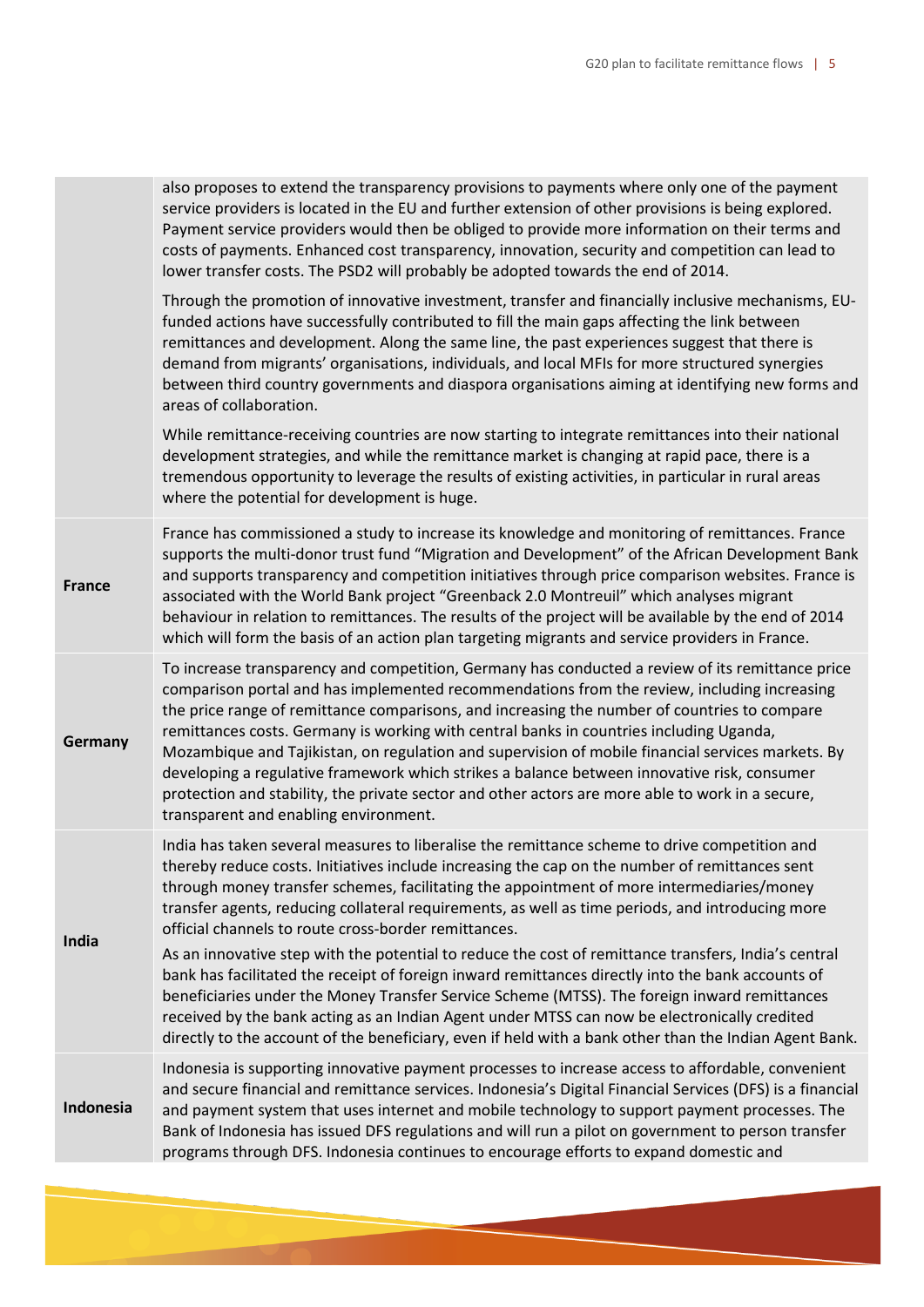|                                    | international automatic teller machine connectivity to support more efficient and low cost services.<br>Synergies between the private sector, such as telecommunication operators and banks, and<br>governments, are also being explored, to promote the implementation of remittance services<br>through mobile devices as well as to educate consumers about this service.                                                                                                                                                                                                                                                                                                                                                                                                                                                                                                                                                                                                                                                                                                                                                                                     |
|------------------------------------|------------------------------------------------------------------------------------------------------------------------------------------------------------------------------------------------------------------------------------------------------------------------------------------------------------------------------------------------------------------------------------------------------------------------------------------------------------------------------------------------------------------------------------------------------------------------------------------------------------------------------------------------------------------------------------------------------------------------------------------------------------------------------------------------------------------------------------------------------------------------------------------------------------------------------------------------------------------------------------------------------------------------------------------------------------------------------------------------------------------------------------------------------------------|
| <b>Italy</b>                       | Since 2009, Italy's National Working Group has met periodically, bringing key government agencies,<br>banks and money transfer operators to further reduce the cost of transferring remittances. Italy<br>continues to improve financial products and services, and increase transparency of its remittance<br>market through initiatives such as price comparison websites. Italy has also adopted an internal<br>regulation, which oversees the Italian remittance market, to implement the relevant European<br>Union Directive "on payment services."                                                                                                                                                                                                                                                                                                                                                                                                                                                                                                                                                                                                        |
| Japan                              | Japan will implement measures to further disseminate information regarding the Payment Services<br>Act 2010, which opened the Japanese remittances market to non-bank remittance providers. These<br>measures aim to increase consumer knowledge on remittance services, encourage entry into the<br>remittances market and promote healthy competition among service providers.                                                                                                                                                                                                                                                                                                                                                                                                                                                                                                                                                                                                                                                                                                                                                                                 |
| <b>Republic of</b><br><b>Korea</b> | The Republic of Korea is in the process of building infrastructure that directly links remittance<br>service providers in Korea and in recipient countries, to provide real-time remittance services at<br>affordable costs. By removing intermediary services, such as SWIFT and establishing bilateral<br>relationships between clearing and settlement institutions (for example, the Korea Financial<br>Telecommunications and clearing institutions), additional remittance costs are removed. In 2015, a<br>pilot program will be implemented in Vietnam. Korea has also made publicly available, comparative<br>information of 17 commercial banks based in Korea and their remittance fees to increase<br>competition and transparency in Korea's remittance market.                                                                                                                                                                                                                                                                                                                                                                                     |
| <b>Mexico</b>                      | Banco de México, the Ministry of Foreign Affairs of Mexico, through the Institute for Mexicans<br>Abroad, and the US Federal Reserve, have joined efforts to increase the use of Directo a México, a<br>service to send money from a US bank account to any bank account in Mexico. Directo a México is<br>partnering with credit union corporations and pre-paid card companies to improve functionality of<br>products and is negotiating with financial institutions to broaden Directo a México enrolment.<br>Directo a México has also issued regulatory changes to create an enabling environment to promote<br>mobile technology for remittances (e.g. allowing account holders to associate bank accounts with<br>mobile phone numbers to initiate and receive electronic money transfers). In addition, Mexico is<br>increasing financial literacy for Mexican communities in the US and Canada and is using its national<br>authorities (National Commission for the Protection of Users of Financial Services and the Consumer<br>Financial Protection Bureau) to launch an electronic communication tool to answer queries from<br>Mexican migrants. |
| <b>Russia</b>                      | Russia's National Program on improving financial literacy and consumer protection and the National<br>Financial Literacy Strategy will help lower the cost of transferring remittances by harmonising<br>regulation, increasing the efficiency of payment systems infrastructure, and fostering innovative<br>low-cost products such as digital and mobile payments. These actions will complement consumer<br>protection and increased financial literacy and engagement with migrant communities. Additional<br>actions include national awareness campaigns, development of financial literacy materials,<br>counselling on consumer protection and the implementation of pilot projects.                                                                                                                                                                                                                                                                                                                                                                                                                                                                     |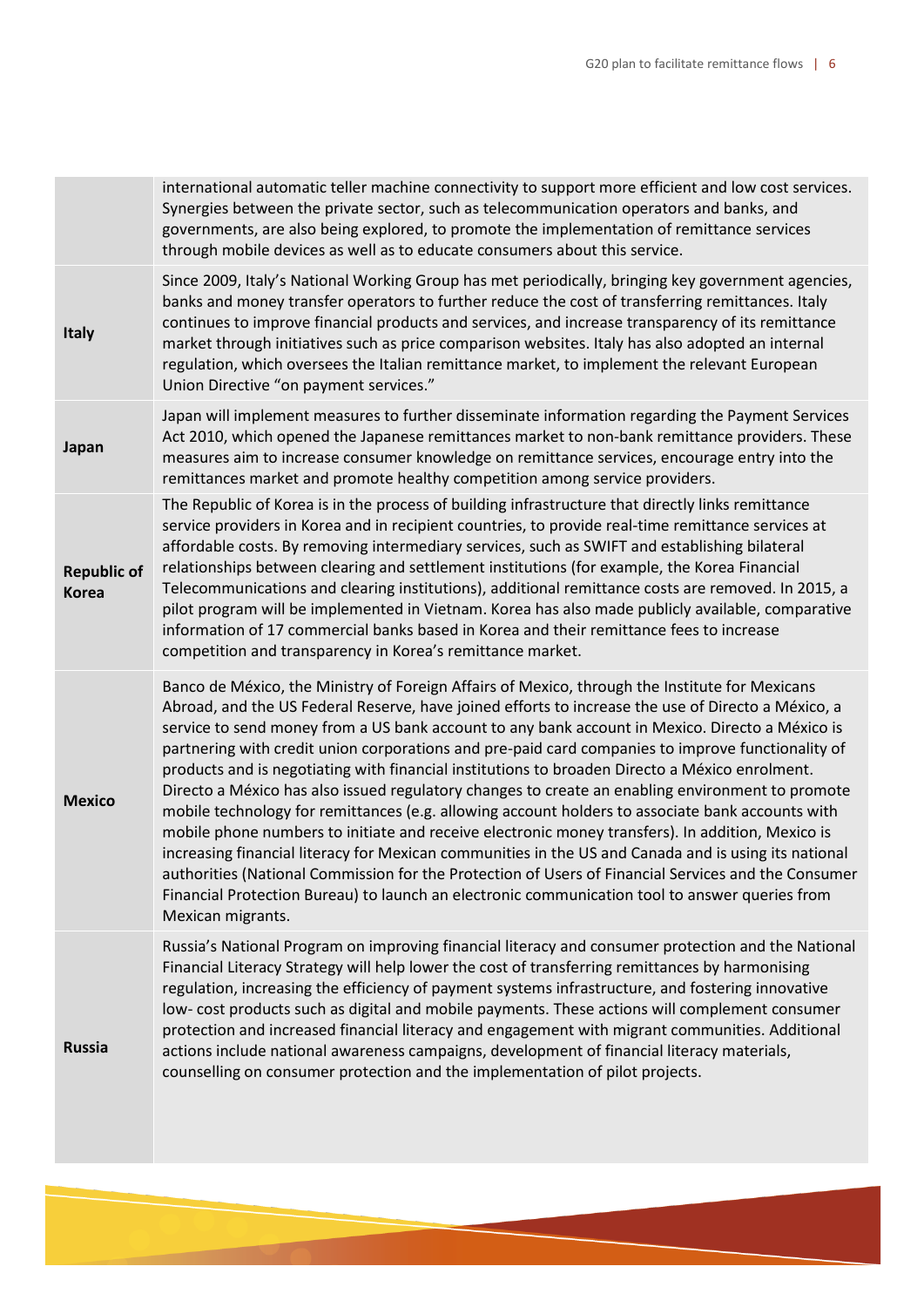**Contract Contract**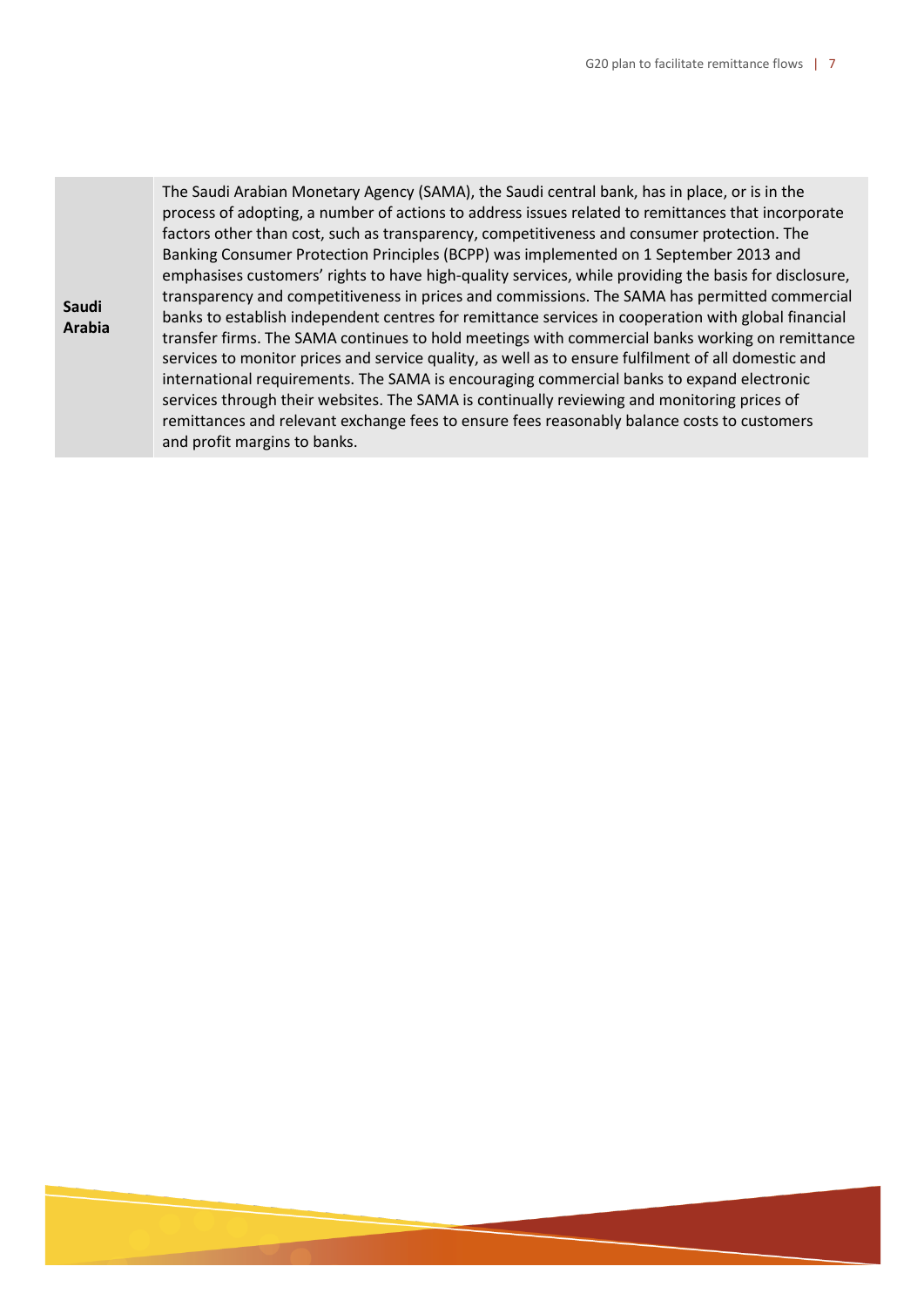| South<br><b>Africa</b>         | The National Payment System Department of the South African Reserve Bank (SARB), in association<br>with the South Africa Development Community Bankers Association and the private sector, is driving<br>a process to introduce a person-to-person transfer payment stream to be implemented and linked<br>to the Southern African Integrated Regional Electronic Settlement System. The ownership<br>restrictions on foreign participation in Authorised Dealers with Limited Authority (ADLA) have been<br>lifted and the regulatory framework has been published (Exchange Control Circular No. 16/2013).<br>The SARB is currently considering two applications. It is envisaged that the participation of ADLAs in<br>cross-border remittances as standalone entities will help foster competition and exert downward<br>pressure on the cost of remittances in South Africa.<br>In order to limit costs in dealing with relatively low-value and low-risk remittances, a proposed |
|--------------------------------|----------------------------------------------------------------------------------------------------------------------------------------------------------------------------------------------------------------------------------------------------------------------------------------------------------------------------------------------------------------------------------------------------------------------------------------------------------------------------------------------------------------------------------------------------------------------------------------------------------------------------------------------------------------------------------------------------------------------------------------------------------------------------------------------------------------------------------------------------------------------------------------------------------------------------------------------------------------------------------------|
|                                | exemption in terms of the Financial Intelligence Centre (FICA) Act is being put forward. The proposal<br>allows a person with a South African ID or foreign passport with a relevant valid permit, but without<br>proof of residence (currently required in terms of the Act), to send remittances up to the value of<br>R3,000 per day, and up to the value of R10,000 per month. This proposal is at an advanced stage<br>and agreed at a working level, though it still has to be approved in terms of the provisions of the Act.                                                                                                                                                                                                                                                                                                                                                                                                                                                   |
| <b>Turkey</b>                  | Turkey will continue to explore options to support further enhancements that help increase the<br>efficiency of remittance services, in particular through the use of new financial services and<br>payment technologies.                                                                                                                                                                                                                                                                                                                                                                                                                                                                                                                                                                                                                                                                                                                                                              |
| <b>United</b><br>Kingdom       | The UK is committed to reducing the cost of remittances through supporting the development of<br>technology enabled payments infrastructure in developing countries. This includes support for<br>regulatory and policy reform, development of payments infrastructure and scale up through<br>investment of successful business models. The UK is committed to ensuring remittances continue to<br>flow through secure, accessible and formal channels following the global withdrawal of banks from<br>the sector. The UK Government has established an Action Group on Cross Border Remittances<br>comprised of private sector, regulators, government and civil society to identify actions to improve<br>guidance for banks and remittance service providers on risk, improve understanding of risk in the<br>remittance sector and development of a safer corridor pilot for UK-Somalia remittances.                                                                             |
| <b>United</b><br><b>States</b> | The U.S. House of Representatives and the Senate have passed the Money Remittances<br>Improvement Act of 2014, which aims to reduce the burden on money transfer operators (MTOs).<br>The bill allows the U.S. Treasury Financial Crimes Enforcement Network to rely on state<br>examinations of MTOs, as long as those examinations meet the minimum federal standards of<br>review. The legislation has been sent to the President for his approval.                                                                                                                                                                                                                                                                                                                                                                                                                                                                                                                                 |
|                                | In 2013, the U.S. Treasury launched an inter-agency forum on remittances and development. The<br>group aims to connect U.S. agencies and encourage knowledge sharing to improve the development<br>impact of remittances. In 2012, the U.S. Consumer Financial Protection Bureau (CFPB) published<br>rules implementing the provisions of the Dodd-Frank, Wall Street Reform and Consumer Protection<br>Act affecting remittance transfers. The U.S. CFPB continues to monitor the U.S. remittances market<br>to assess the impact of the new consumer protection measures following amendments to the rules,<br>which took effect on 28 October 2013.                                                                                                                                                                                                                                                                                                                                 |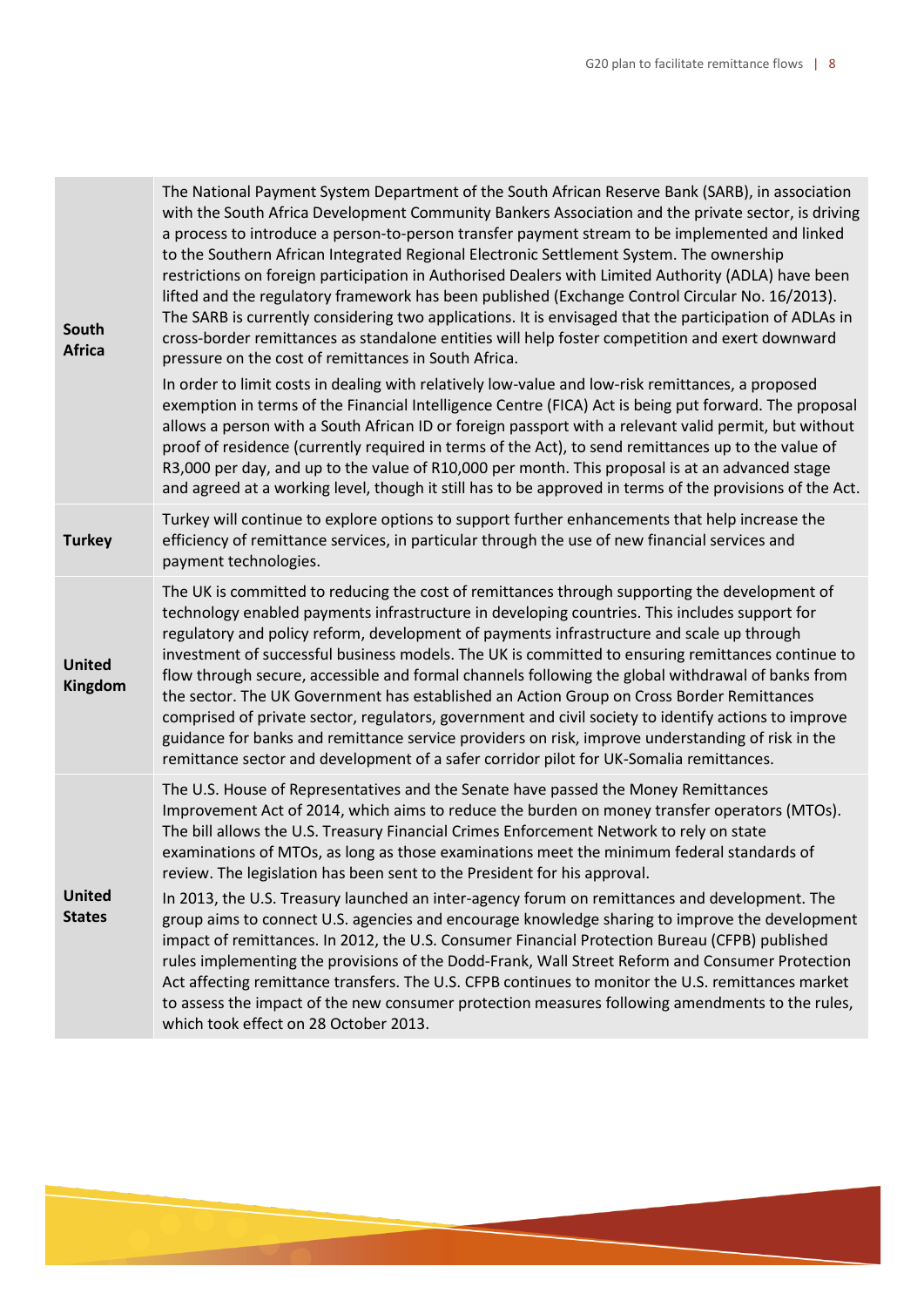## G20 GUEST COUNTRIES

| <b>Country</b>               | Action(s)                                                                                                                                                                                                                                                                                                                                                                                                                                                                                                                                                                                                                                                                                                                                                                                                                                                                                                                                                                                                  |
|------------------------------|------------------------------------------------------------------------------------------------------------------------------------------------------------------------------------------------------------------------------------------------------------------------------------------------------------------------------------------------------------------------------------------------------------------------------------------------------------------------------------------------------------------------------------------------------------------------------------------------------------------------------------------------------------------------------------------------------------------------------------------------------------------------------------------------------------------------------------------------------------------------------------------------------------------------------------------------------------------------------------------------------------|
| <b>New</b><br><b>Zealand</b> | A New Zealand inter-governmental working group has been formed to identify and support<br>opportunities to lower remittance costs in the region. Domestically, New Zealand is working with<br>the banking sector to improve the bankability of small money transfer operators and develop low-<br>cost products for seasonal migrant workers. New Zealand will also continue to support existing<br>initiatives such as price comparison websites and seasonal worker financial literacy training, which<br>have contributed to large reductions in average costs in recent years. New Zealand is also<br>committed to using its membership of global forums to encourage a coordinated approach to<br>reviewing and addressing the issue of high remittance costs. New Zealand is also working with<br>partner governments and agencies in the Pacific to explore ways of reducing costs in the receiving<br>country, such as through the adoption and use of electronic payments systems infrastructure. |
| <b>Spain</b>                 | Spain is continuing its support for the "Financial Facility for Remittances", a project led by Investing<br>in Rural People (International Fund for Agricultural Development) to develop and implement pilot<br>projects that promote access to remittance services in developing countries. These measures<br>include initiatives that have an impact on rural communities and address constraining factors that<br>hinder the development of remittance services.                                                                                                                                                                                                                                                                                                                                                                                                                                                                                                                                        |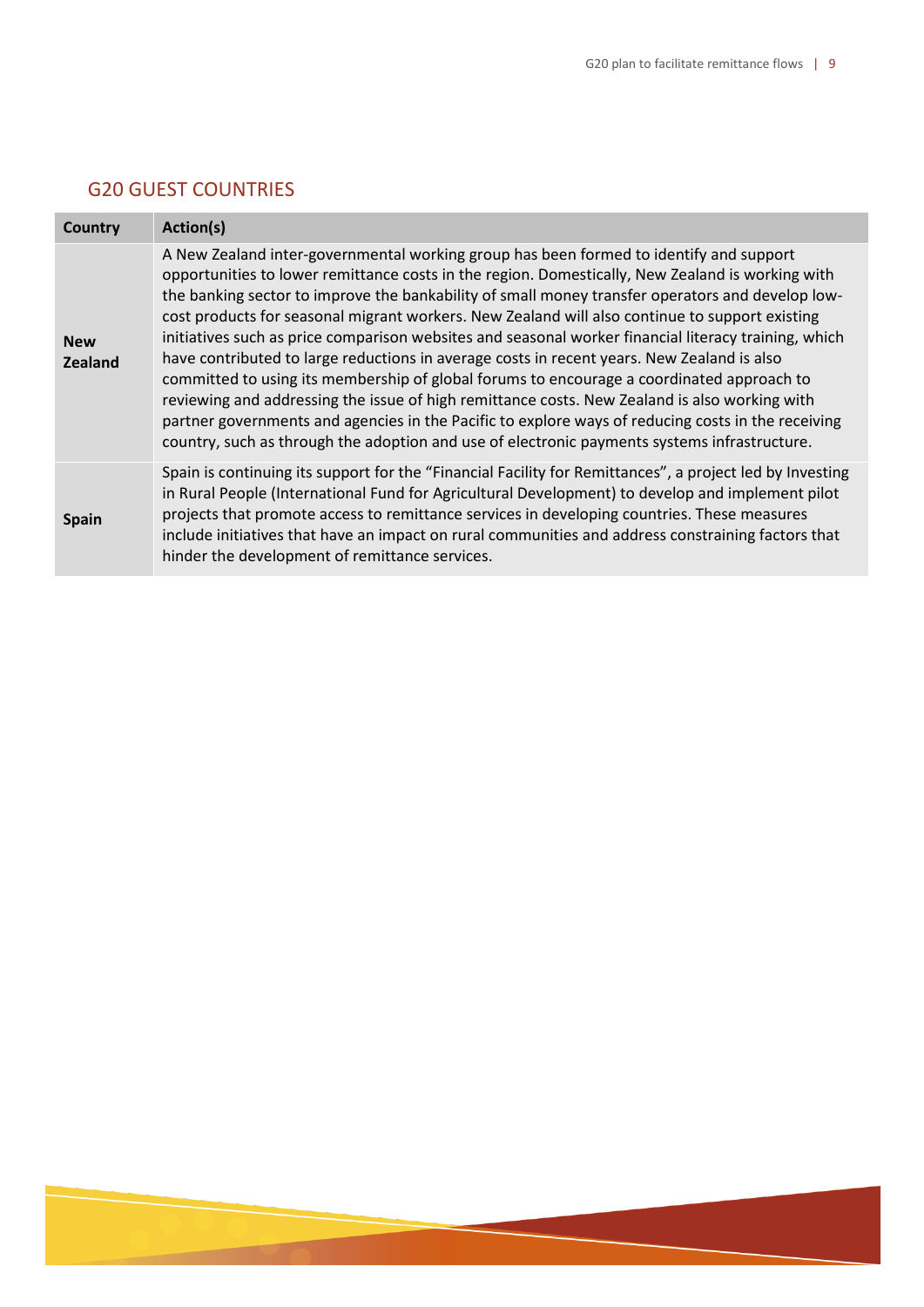## Annex 2: Country Plans for Reducing Remittance Transfer Costs

### CONTEXT

The G20 Plan to Facilitate Remittance Flows includes a recommitment to the five per cent remittance costreduction target, support for country-led actions to address the cost and improve the availability of remittance services, and an emphasis on the use of remittance flows to drive financial inclusion and development. In an effort to accelerate progress under the G20 Plan to Facilitate Remittance Flows, we ask country experts, in partnership with the G20 Global Partnership for Financial Inclusion (GPFI), the World Bank, and other relevant organizations to conduct the additional analysis needed to develop country plans to advance access to more affordable remittances. These country plans aim to complement and strengthen existing efforts, including implementation of the "General Principles for International Remittance Services," and would be subject to modification as circumstances dictate. The GPFI will be responsible for monitoring and reporting on progress made by countries against the country plans. Member countries may wish to consider the following possible actions, among others, for their country plans.

#### 1. INCREASE REMITTANCE MARKET COMPETITIVENESS

#### *Potential actions include, where appropriate:*

- Address regulations that constrain competition in the remittance services provider (RSP) sector and impede a greater choice of payout service points to consumers, especially in rural areas. Regulations that require remittance payout to occur only through banks reduce market competitiveness and restrict services for unbanked consumers.
- Facilitate the entrance of more RSPs into the formal remittances market. Overly lengthy wait times and cumbersome, overly costly licensing procedures can be a barrier to market entry. At the same time, appropriate authorities must ensure effective anti-money laundering (AML) compliance programs that comply with international standards.
- Improve supervision of RSPs. Poor supervision acts as a barrier to entry in the RSP sector and allows illicit activities such as fraud, money laundering, or terrorist financing. Therefore, national or other relevant authorities should reassess the supervisory framework and revise and strengthen it where necessary, concerning both solvency and AML/counter financing for terrorism (CFT) supervision, which would increase confidence in the RSP sector and protect against abuse of RSPs. Supervisory requirements should comply with international standards.
- Address anti-competitive pricing structures. Where exclusivity agreements have been legally prohibited but still operate, appropriate authorities should step up enforcement of competition laws. Where there is evidence that exclusivity agreements are inappropriately restricting remittance market competitiveness, authorities should evaluate such allegations and address anti-competitive practices.

## 2. IMPROVE FINANCIAL SYSTEM INFRASTRUCTURE AND PURSUE POLICIES CONDUCIVE TO HARNESSING EMERGING TECHNOLOGIES.

#### *Potential actions include, where appropriate:*

Support modernization of the retail payments system infrastructure and support the development of open payments platforms that are linked to countries' clearing and settlement systems and that